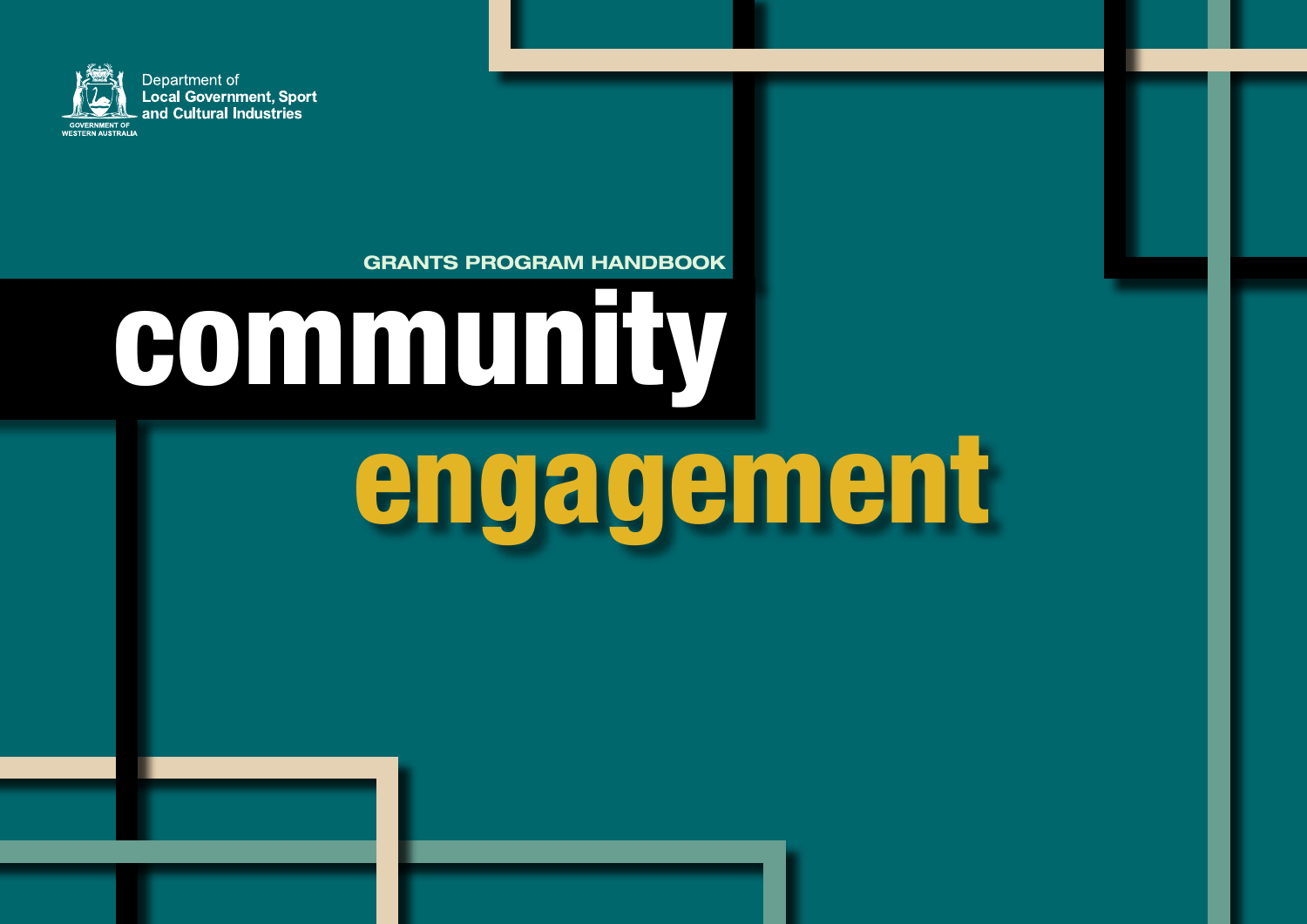## Contents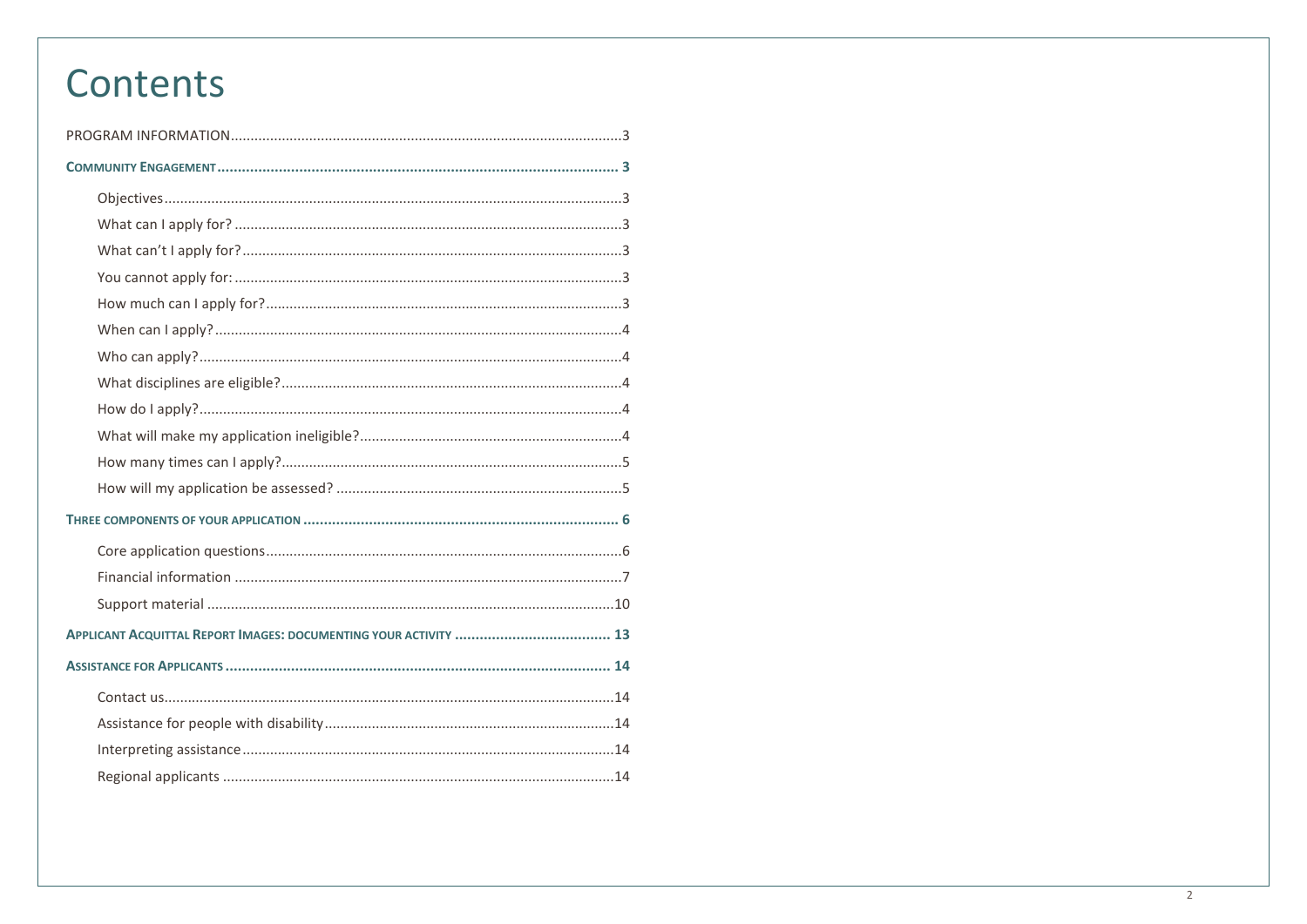# <span id="page-2-0"></span>Program Information

## <span id="page-2-1"></span>Community Engagement

The Community Engagement Grants Program provides funding for activities that promote the participation and active engagement of Western Australian communities in arts and culture.

#### <span id="page-2-2"></span>**Objectives**

Grants are available for a range of activities that will deliver on one or more of the following objectives:

- promoting or facilitating greater engagement of WA communities in arts and culture;
- delivering artistic, cultural and social outcomes for the community through the arts;
- providing opportunities for communities to create and share their stories;
- encouraging communities to engage with and express their culture; and/or
- increasing the relevance and accessibility of arts and culture within communities.

To be successful, your application should align to one or more of these objectives.

#### <span id="page-2-3"></span>**What can I apply for?**

To be eligible the project must:

- involve emerging or established practicing artists, arts and cultural workers, or cultural practitioners;
- engage with and benefit a defined community.

Eligible activities may include, but are not limited to:

- exploration of new ideas through research and/or development with a community;
- collaborations with a community or communities that are designed to produce and/or present new work, public programs and/or events;
- commissioning of new works;
- professional and/or skills development of individual artists, arts workers or cultural workers;
- participation in skills or professional development workshops where entry is competitive and/or by invitation;
- the engagement of an artist-in-residence by a collecting organisation to interpret, revive or work with their collection in an innovative way;
- a residency by an artist in an educational community;
- a non-Western Australian organisation facilitating the participation of WA artists or arts and cultural workers at an event;
- initiatives by a collecting organisation to increase the quality and range of its public programming;
- community workshops and events;
- cultural maintenance projects with a clearly defined arts component such as intergenerational skills transfer, recording of cultural stories for archival purposes; and/or or collection of materials for making traditional items.

#### <span id="page-2-4"></span>**What can't I apply for?**

#### <span id="page-2-5"></span>You cannot apply for:

- purchase of capital equipment including instruments, equipment, software, computers and/or uniforms;
- capital works, e.g. applications for funds for construction or purchasing of studios, work spaces or gallery spaces;
- activities already funded by the government of Western Australia. However, you may apply for different components of the same project to different funding programs;
- activity relating to radio broadcasting;
- restoration or conservation of cultural material;
- costs of manufacturing and/or producing prototypes;
- fundraising, competitions, prizes and trophies
- the work of State or Federal government departments;
- facsimiles, genealogical works and histories of local governments, clubs, districts and organisations;
- activities related to an individual's membership in a national organisation;
- ongoing staffing costs;
- film and television activities that are not part of an artist's practice.

#### <span id="page-2-6"></span>**How much can I apply for?**

Applications to the U-15K category can request up to \$15,000.

Applications to the 15K Plus category can request between \$15,000 and \$40,000.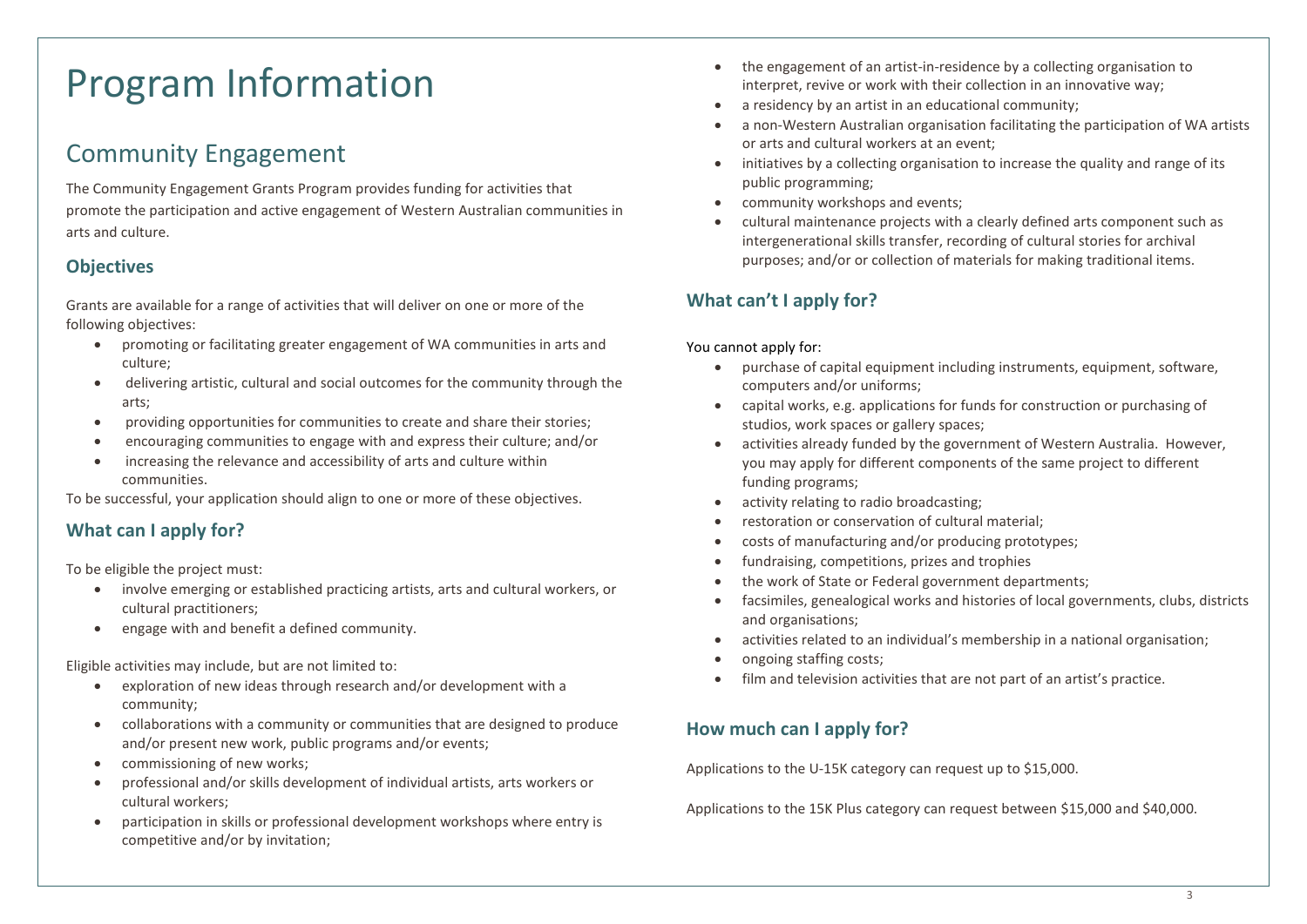#### <span id="page-3-0"></span>**When can I apply?**

#### **U-15K**

Applications to the U-15K category are open all year round. Your application must be submitted at least 25 business days before the start date of your activity.

If you are applying to the U-15k category you must use the U-15k [business day calculator](http://www.dca.wa.gov.au/Documents/Online_Grants/Applicant_Resources/U15k_Business_Day_Calculator.xlsx) to work out your submission deadline. From time to time modified submission deadlines will apply to allow for system upgrades. Please check the U-15k business day calculator and [the website](http://www.dca.wa.gov.au/funding/) for updates before submitting your application.

#### **15K Plus**

Applications to this funding category are assessed by peer assessment panels, which are convened once per year for each program. Th[e Key Dates Calendar](http://www.dca.wa.gov.au/Documents/Online_Grants/General_Information/DCA_Grants_Key_Dates_Calendar.pdf) has application opening and closing dates, activity start dates, draft review deadlines and notification dates.

Processing of grant payments to successful applicants will not start until after the grant contract is signed and returned. Depending on the activity start date, we cannot guarantee notification and or availability of grant funds before the activity begins.

#### <span id="page-3-1"></span>**Who can apply?**

Individuals, groups and organisations are welcome to apply, however:

- individuals must have Australian citizenship or permanent resident status;
- groups including unincorporated bodies, partnerships and individuals informally collaborating on a activity must be based in Australia;
- organisations must either be registered under law (eg. incorporated association, company limited by guarantee) or created by law (eg. university, school or government statutory authority).

WA educational institutions (kindergartens, primary and secondary schools, colleges and universities) cannot apply for curriculum-based arts activity. Educational institutions may apply for an artist-in-residence activity. If you are in any doubt[, contact us](#page-12-1) to discuss your activity.

If you are applying on behalf of Aboriginal people you must provide evidence of significant Aboriginal involvement in the conception, development of and participation in the activity.

Although WA residency is not a requirement to apply for a grant, if you are applying from outside WA you will need to show the benefits to WA artists, creatives, arts or cultural workers and the local community in your application.

#### <span id="page-3-2"></span>**What disciplines are eligible?**

Disciplines may include (but are not limited to):

- Visual Arts
- Contemporary Design
- Performing Arts: Music; Theatre; Dance; Circus; Comedy
- Literature: Literary Fiction; Literary Non-Fiction; Poetry; Illustrated Narrative
- Interdisciplinary
- **Collections**
- Moving image (such as film, video, digital, animation, projection art, time-based media art) in limited circumstances

#### <span id="page-3-3"></span>**How do I apply?**

Please apply using th[e Online Grants web portal.](https://onlinegrants.dca.wa.gov.au/)

#### <span id="page-3-4"></span>**What will make my application ineligible?**

You will make your application ineligible if you:

- do not adhere to support material limits and format requirements;
- do not adhere to budget requirements including requesting more than 80% of expenses;
- start the activity before the eligible start date;
- submit an application late;
- exceed application limits;
- have any key personnel with an overdue acquittal:
- are a staff member of the Department of Local Government, Sport and Creative Industries (staff of portfolio organisations may apply subject to meeting the Code of Conduct and Secondary Employment Policy);
- request funding that exceeds the funding cap of the program;
- apply for activity that is delivered as part of an educational institution's curriculum or will be academically assessed;
- are a Portfolio Organisation of the DLGSC;
- receive recurrent funding through DLGSC (including the Organisations Investment Program ) or any of its Portfolio Organisations.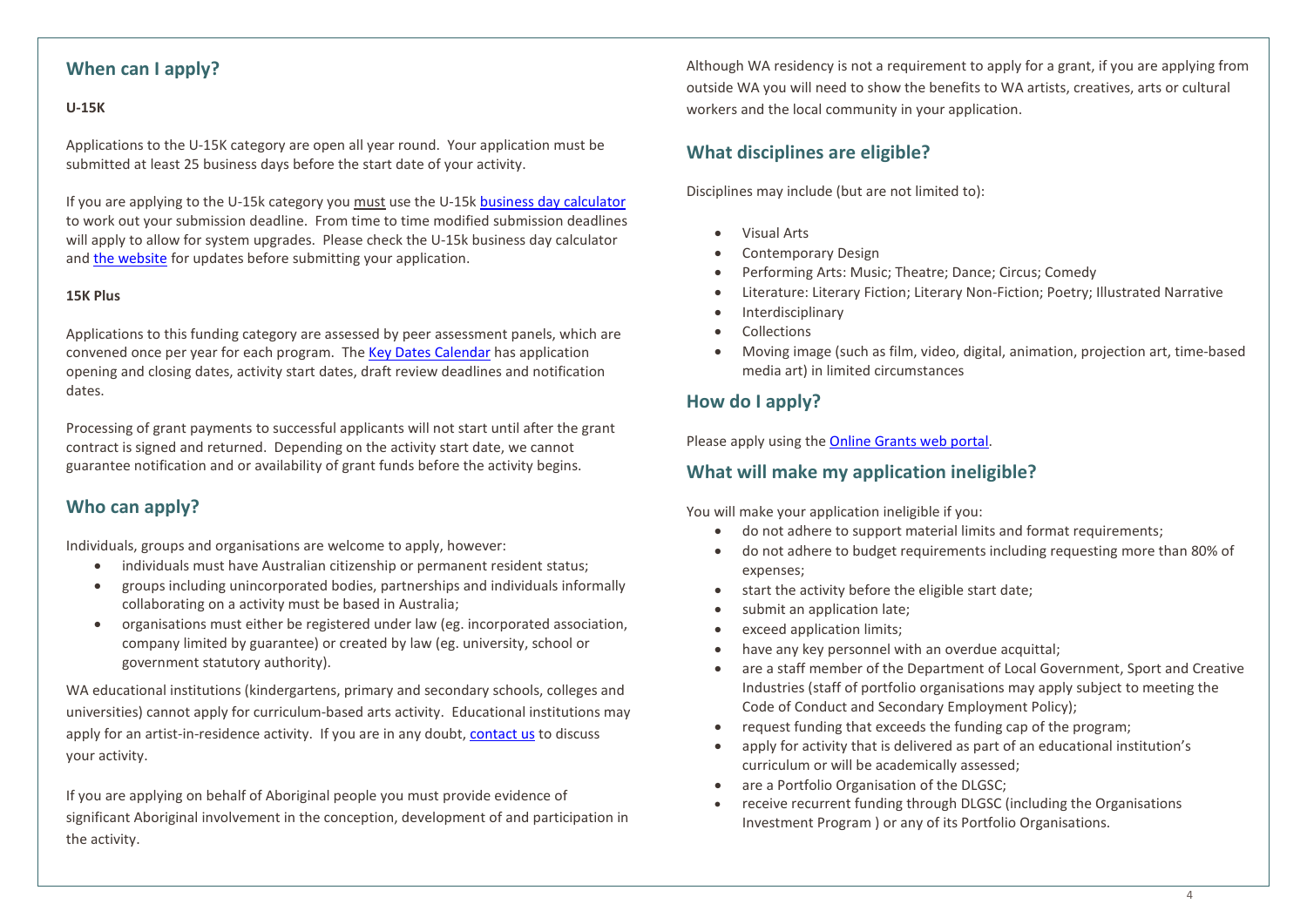#### <span id="page-4-0"></span>**How many times can I apply?**

You can submit a maximum of three applications per calendar year. This includes applications that have been deemed ineligible or unsuccessful. Applications to Regional and Remote Touring Fund, Raise the Roof and Connecting to Country grants programs do not count towards the three-application limit.

Only one application can be submitted per program submission or closing date unless you are applying to different programs for different activities. You cannot apply for different components of the same activity to the same program's submission or closing date.

#### <span id="page-4-1"></span>**How will my application be assessed?**

#### **General Assessment Criteria**

All applications are assessed against the 4 criteria: Quality, Reach, Good Planning and Financial Responsibility. Each criterion has a subset of dimensions and definitions. When you are preparing your application you are strongly encouraged to refer to these dimensions and their definitions, and address the most relevant ones in your application. Assessors will consider applications against the relevant dimensions and allocate a weighted score against each of the four criteria as follows:

| <b>Criteria</b>                 | Weighting |
|---------------------------------|-----------|
| Quality                         | 35%       |
| Reach                           | 25%       |
| Good Planning                   | 20%       |
| <b>Financial Responsibility</b> | 20%       |

More information about the assessment process as well as the dimensions and their definitions can be found in the [First Time Applicant](http://www.dca.wa.gov.au/Documents/Online_Grants/Applicant_Resources/First_Time_Applicant_Handbook.pdf) Handbook.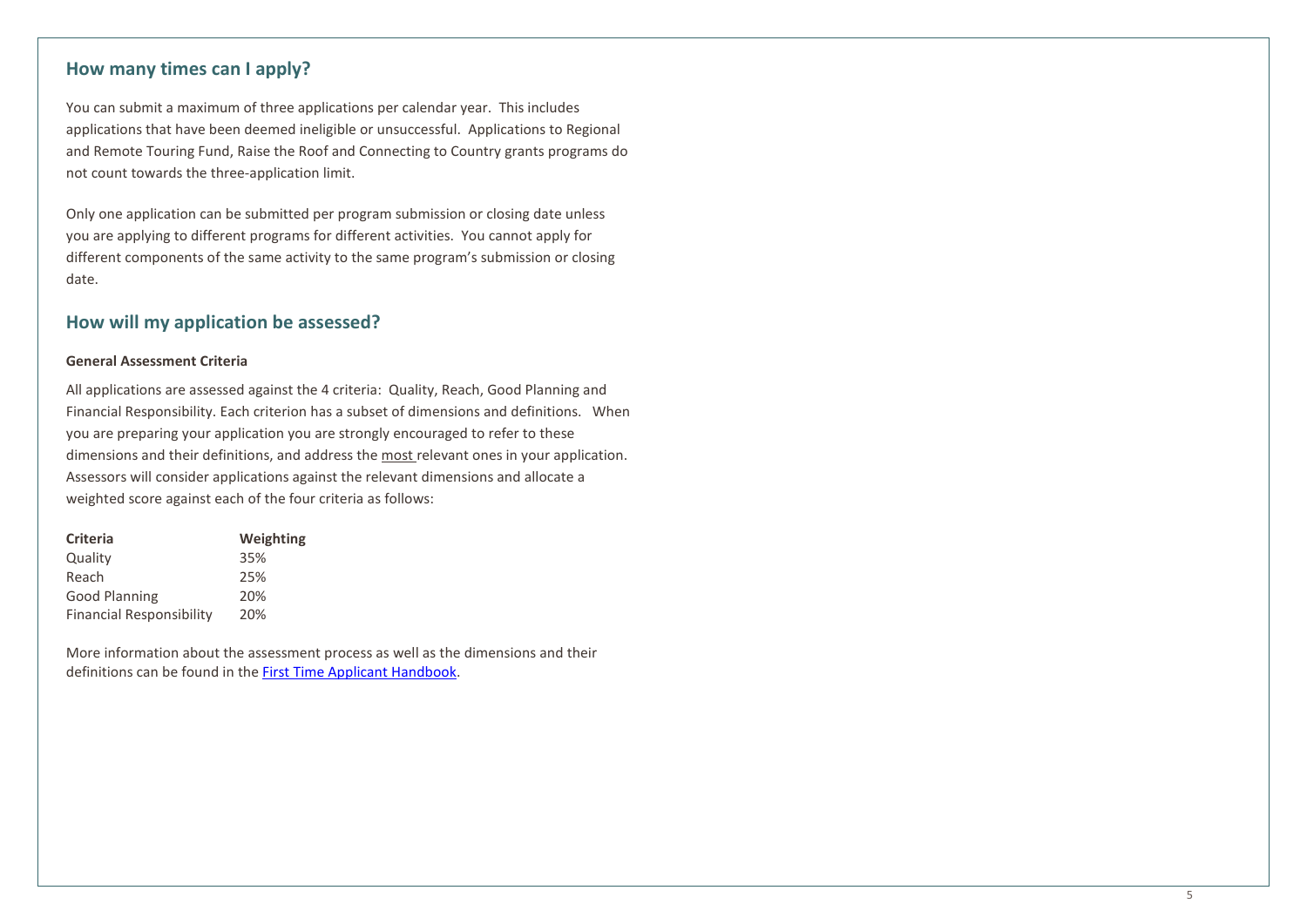## <span id="page-5-0"></span>Three components of your application

There are three components of a grant application: core application questions, financial information and support material. Each plays a significant and distinct role in creating a whole picture about your activity.

#### <span id="page-5-1"></span>**Core application questions**

Your answers to the core application questions should give assessors an overview of your activity. Each question has a 1500 character limit.

If you require further information on how to prepare your application please read the relevant section in th[e First Time Applicant](http://www.dca.wa.gov.au/Documents/Online_Grants/Applicant_Resources/First_Time_Applicant_Handbook.pdf) Handbook.

#### **Q1. What is the activity you are seeking Department of Local Government, Sport and Cultural Industries funding for?**

Describe your planned activity. Outline your ideas behind the activity, what is involved, who you will be working with and how they will contribute to the activity. Explain the creative, artistic or cultural relevance or significance of the activity, both for yourself and the relevant sector of the community.

#### **Q2. Why do you need to undertake this activity and why do you need to do it now?**

Explain the strategic significance of undertaking this activity at this time. Demonstrate the relevance, timeliness and impact of the activity in the context of your individual practice, other WA practitioners, WA communities or for your business or organisation.

If this activity involves a repeat attendance at an event you must show how this proposal builds upon the outcomes of that previous activity.

If your activity includes travel out of WA, you must describe the national or international significance of the event or opportunity you need to attend or participate in, and you must demonstrate that the activity will have a long-term impact for your practice, or where applicable, for your business or organisation.

#### **Q3. What outcomes will be achieved?**

List the direct outcomes you hope to achieve from your activity. These may include developing your skills, producing a new work or body of work, accessing promotional or networking opportunities, reaching new audiences or markets, or engaging with specific communities. Where relevant, you should include outcomes and benefits for the participants and audiences for your activity.

#### **Q4. How do you plan to undertake the activity?**

Describe in detail the stages or steps in planning, developing and implementing your activity. Include as many specific details that are essential to the success of your activity. If your activity engages with an Aboriginal community evidence of consultation with the community must be provided in your support material.

#### **Q5. What is the timeline for the activity?**

Provide a timeline for the activities you will be undertaking at each stage of your activity. The timeline should begin and finish with the Activity Start and End Dates you entered at the beginning of your application.

#### **Q6. How will you evaluate the activity?**

Outline the methods, processes or tools you will use to measure and report your progress towards, and/or achievement of the activity outcomes you outlined in Question 3. Consider how you will know whether you achieved your proposed outcomes.

#### **Q7. What are your plans for marketing, promotion and/or distribution for the activity?**

Marketing includes audience and sector engagement, promotion and distribution strategies. Describe the different methods you will employ to market your activity or distribute your product to your desired audience, client, consumer or peer group. Activities that do not include a clear public outcome should still include some plan for engagement of peers and promotion of your practice. If relevant to your activity, you have the option of supplementing your response to this question by including a marketing plan with your support materials.

#### **Activity Demographic Information (Q 8, 9, 10)**

These questions relate to the demographic target groups you may plan to work with during your activity. Check whichever box is most relevant from the list of options provided. If these questions do not apply to you select 'Not applicable to this application' at the top of the option list. You will not be assessed on the demographic target group information.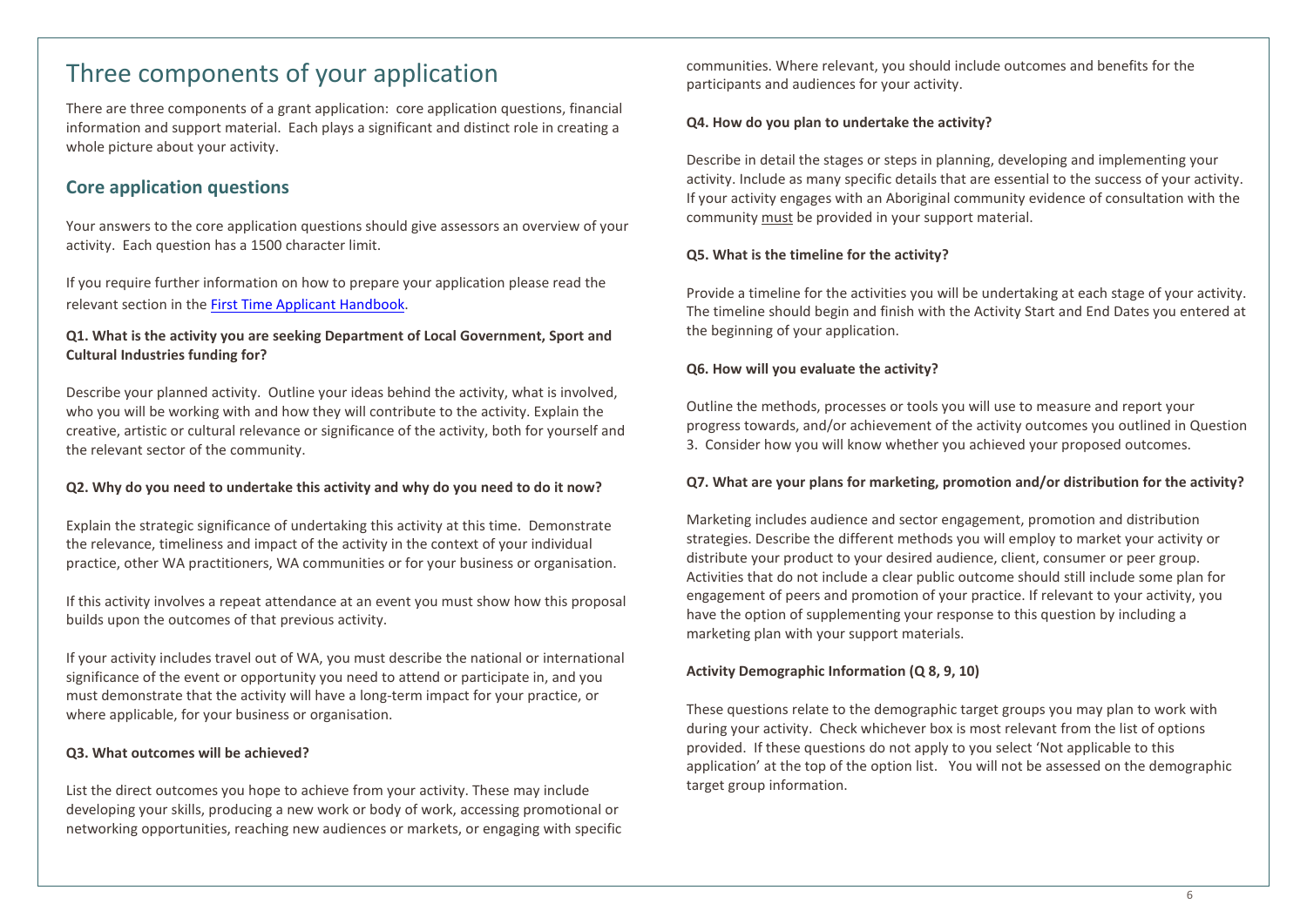#### <span id="page-6-0"></span>**Financial information**

The financial information in your budget helps to demonstrate that all elements of your activity have been considered, thoroughly researched and costed. A good budget also provides confidence for the DLGSC that your activity will be a sound investment for the State of Western Australia.

You should indicate which expenditure items you want the DLGSC to support. List those items in the 'Additional Notes' section of the application form's budget page.

If you are registered for GST you should not include GST in the budget figures. All amounts should be in Australian dollars.

Your funding request is the difference between your expenditure minus your income. To ensure this amount is calculated accurately, seek quotes for all expenditure items (whether or not you intend to include these as support material) and include all costs associated with the activity, even if they are supplied in-kind.

For each expenditure or income item you add to the budget, use the notes area alongside the item to explain how that item relates to the delivery of your activity. Also include a breakdown or itemisation of costs if relevant.

Many activities will include in-kind contributions in the form of offering something for free or at a discount. Make sure you put the full cost in expenditure and the discounted amount in in-kind income and mark both items in the notes as in-kind so they are easily linked. This program does not fund 100% of your activity costs and in-kind contributions count towards your income, so make sure you identify any discounts. More information on in-kind expenditure and income as well as an example of how to demonstrate your inkind support can be found o[n page 8.](#page-7-0) 

#### **Expenditure**

Expenditure items can vary significantly from one activity to another. Any legitimate expense that is eligible can be included in the budget.

Do not duplicate costs in the budget form. For example, if you receive a quote for advertising which includes design, do not add an additional item for design. Simply use 'advertising' as the expenditure item, and add a note explaining that the cost includes design.

Make sure you check the list on page 3 for ineligible items.

#### **Eligible expenditure items**

| Administration                                                             | Expenses related to the management and administration<br>of the activity. Eg. Telephone/internet, insurance,<br>postage and stationery. Eligible expenditure items in this<br>category may also include audit costs and accessibility<br>costs (expenditure associated with making your activity<br>accessible to participants or audiences with a disability).                                                                                                                                                                                                                                                                                                                                                                                                                                                                                                                                                        |
|----------------------------------------------------------------------------|------------------------------------------------------------------------------------------------------------------------------------------------------------------------------------------------------------------------------------------------------------------------------------------------------------------------------------------------------------------------------------------------------------------------------------------------------------------------------------------------------------------------------------------------------------------------------------------------------------------------------------------------------------------------------------------------------------------------------------------------------------------------------------------------------------------------------------------------------------------------------------------------------------------------|
| Marketing, Promotion<br>and Distribution                                   | Costs associated with marketing to your target audience.<br>Eg. information, promotion and audience engagement<br>activities, advertising, graphic design, merchandise<br>photography, videography, public relations and<br>production of marketing collateral.                                                                                                                                                                                                                                                                                                                                                                                                                                                                                                                                                                                                                                                        |
| Preparation,<br>Development,<br>Production and<br>Exhibition/ Presentation | Costs related to the creation, development, production<br>and delivery of the activity or its deliverables, including<br>the costs of presentation and exhibition. Eligible items<br>may include venue hire, lighting hire, set construction,<br>manufacturing costs, recording fees, rehearsal space<br>hire, props and audio visual costs.                                                                                                                                                                                                                                                                                                                                                                                                                                                                                                                                                                           |
| Salaries, fees and living<br>allowances                                    | Expenditure in this category should include salaries, fees<br>and allowances for all key personnel, with separate<br>components itemised in the budget notes. We support<br>appropriate rates of pay for all people involved in your<br>activity. Refer to the following websites for information<br>on industry standard payment rates:<br><b>National Association for the Visual Arts</b><br><b>Media, Entertainment and Arts Alliance</b><br><b>Australian Society of Authors</b><br><b>Australian Writers' Guild</b><br>Museums Australia.<br>If these standards do not apply to your activity then you<br>must outline how reasonable rates have been<br>calculated. For long-term activities, it may be<br>appropriate to pay artists a rate based on a yearly salary<br>for a similar kind of work. If this is the case, you need to<br>clearly explain the rationale for the pay rate in your<br>budget notes. |
| <b>Travel and Freight</b>                                                  | Costs associated with transporting people, equipment or<br>goods. Eligible items may include fares (taxi, airplane,<br>bus etc.), tolls, land or air freight, and vehicle hire.                                                                                                                                                                                                                                                                                                                                                                                                                                                                                                                                                                                                                                                                                                                                        |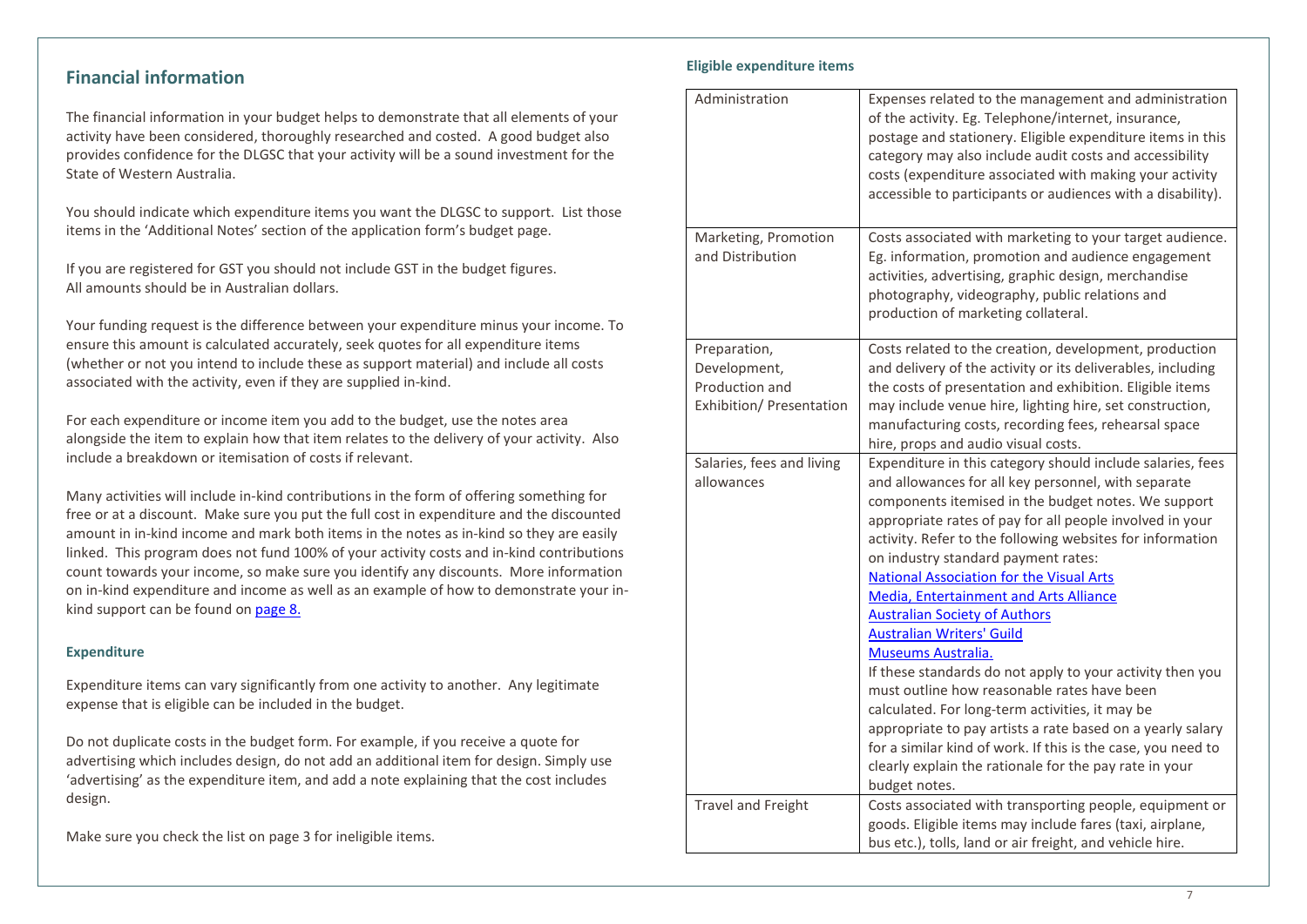#### **Income**

This program **does not fund 100%** of your activity costs so you must demonstrate at least 20% income or your application will be ineligible.

#### **Eligible Income Items**

| Earned Income        | May include ticket sales, product sales, performance fees and  |
|----------------------|----------------------------------------------------------------|
|                      | merchandise sales. For performances, this amount should        |
|                      | factor in the number of performances, average ticket price     |
|                      | and projected venue capacity.                                  |
| In-kind              | Some activity expenses may be offered at a free or reduced     |
|                      | rate. This contribution can be in the form of goods,           |
|                      | equipment or services, which will be contributed by any        |
|                      | source at a free or reduced rate. For example, use of          |
|                      | equipment, a rehearsal space, a studio, professional service   |
|                      | e.g. a photographer, graphic designer and volunteer labour     |
|                      | (including your own), negotiated fees and allowances.          |
|                      | Contributions should be valued at the full rate agreed on      |
|                      | between you and your participant, sponsor or service provider  |
|                      | and based on current market value. As a guide, volunteer       |
|                      | labour may be costed as follows:                               |
|                      | . Unskilled: general work where no recognised qualification is |
|                      | required. Max \$25 per hour.                                   |
|                      | ·Skilled: recognised qualification or trade specific. Max \$40 |
|                      | per hour.                                                      |
|                      | • Specialised: highly skilled professional. Max \$60 per hour. |
|                      | The full value of volunteers is included in expenditure. An    |
|                      | equal in-kind value should be entered in income. Both should   |
|                      | be clearly marked in the notes to ensure they are easily read  |
|                      | by assessors.                                                  |
| Corporate            | List any income received through sponsorship from corporate    |
| Sponsorship          | bodies or businesses. Income received through government       |
|                      | sponsorship should be included in the relevant government      |
|                      | income category.                                               |
| Philanthropic        | May include contributions from fundraising, crowdfunding,      |
| Donations            | donations, gifts and bequests.                                 |
| Australia Council,   | All grants and sponsorship being sought from local             |
| <b>Other Federal</b> | government, state government, Australian government, the       |
| Government,          | Australia Council, and other government sources must be        |
| <b>Other State</b>   | included, whether or not this support has been confirmed. If   |
| Government, Local    | your application is to be assessed by a peer assessment panel, |

| Government   | we will attempt to confirm the status of any pending funding<br>applications directly with the funding body prior to the panel<br>assessment. Do not include DLGSC grant funds being<br>requested as part of this application.                                                                                                                                                                                                             |
|--------------|--------------------------------------------------------------------------------------------------------------------------------------------------------------------------------------------------------------------------------------------------------------------------------------------------------------------------------------------------------------------------------------------------------------------------------------------|
| Other Income | If you are making a cash contribution, or someone is providing<br>cash to the activity, list this item as a 'cash contribution' or<br>similar. Include any other income source that does not fit<br>within any of the above categories, and provide enough detail<br>to identify the income source. RVIF applicants should ensure<br>the minimum cash contribution for the category applied to is<br>included and clearly identified here. |

#### <span id="page-7-0"></span>**In-kind expenditure and income**

The value of in-kind income must always equal the value of in-kind expenditure. Ensure your budget clearly identifies both in-kind income and in-kind expenditure, and that they balance. In-kind expenditure may include expenditure items such as goods, equipment or services, which will be contributed by any source at a free or reduced rate. For example, use of equipment, a rehearsal space, a studio, professional service e.g. a photographer, graphic designer and volunteer labour (including your own). Contributions should be costed based on agreements between you and the sponsor or service provider. Contributions should also be based on current market value.

Here is an example of how to include in-kind expenditure and income in your budget. You are hiring a venue, which would normally charge a hire fee of \$2000. You have successfully negotiated a \$1000 (50%) discount with the venue management.

| <b>Expenditure</b> |                    | <b>Income</b> |          |                    |               |
|--------------------|--------------------|---------------|----------|--------------------|---------------|
| Category           | <b>Description</b> | <b>Budget</b> | Category | <b>Description</b> | <b>Budget</b> |
| Preparation,       | Venue hire         | \$1000        | In-kind  | Venue Hire         | \$1000        |
| Development,       | in-kind            |               |          |                    |               |
| Production and     | Venue hire $-$     | \$1000        |          |                    |               |
| Exhibition/        | cash               |               |          |                    |               |
| Presentation       |                    |               |          |                    |               |
|                    |                    | \$2000        |          |                    | \$1000        |

#### **Additional Notes**

This section of the budget provides an opportunity for you to detail any additional information you feel may help to clarify items within your budget. For example, for fees and salaries you can indicate in this section how you calculated your amount.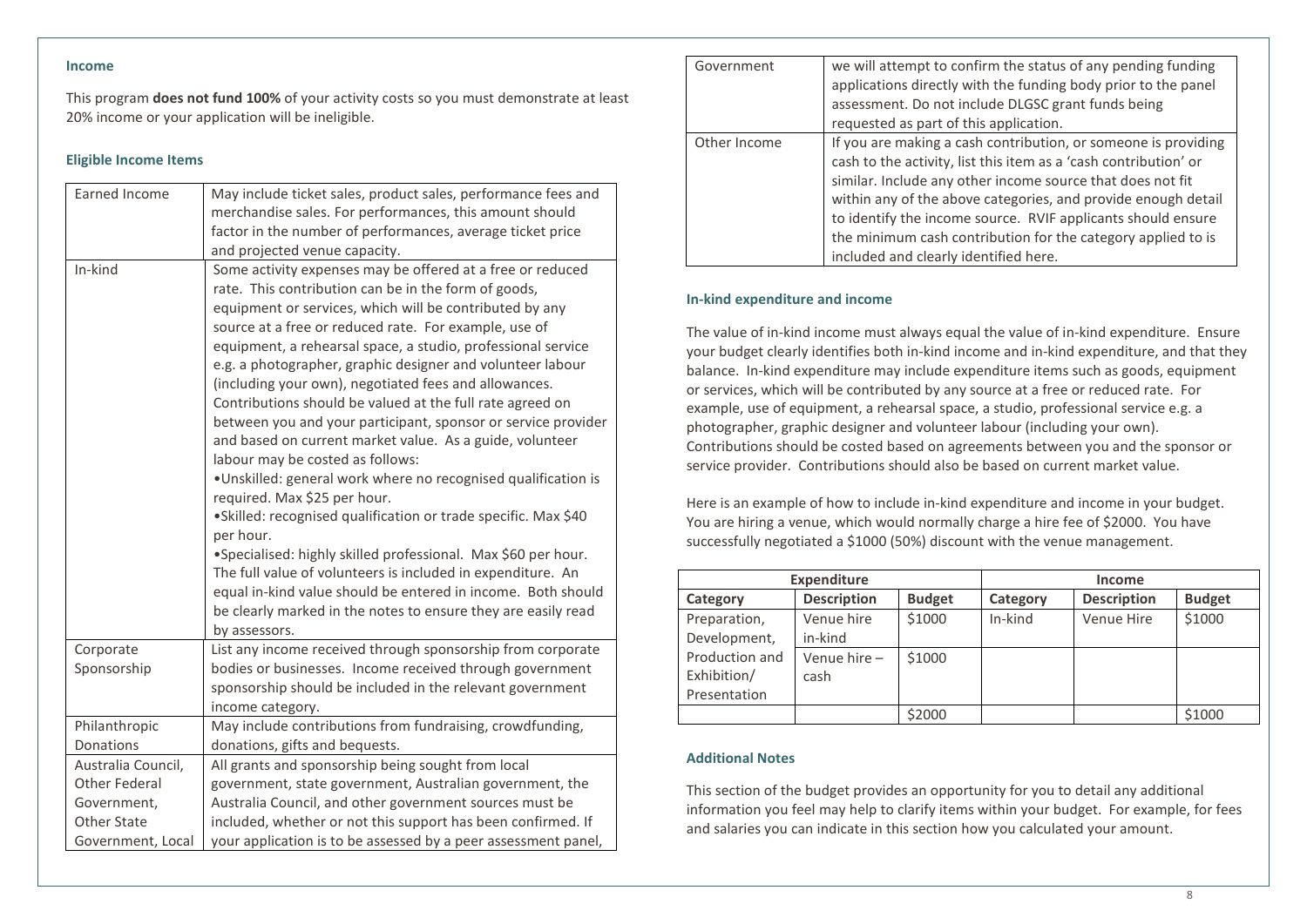You should use this section to indicate which expenditure items you want DLGSC to support.

#### **Taxation**

The Australian Taxation Office (ATO) considers any grant payment to be taxable income for the purposes of your annual income tax return. If you receive a grant you are encouraged to discuss your tax implications with your tax agent or the ATO.

#### **Goods and Services Tax**

#### **Registered for GST?**

If you are registered for GST you must show your expenditure items **exclusive** of the GST component. For example, you have been quoted \$550 including GST for lighting hire. In your expenditure budget you would only show lighting hire of \$500.

If you are registered for GST and your activity is funded, the DLGSC payment will include a 10% GST component to cover those items on which GST is payable.

#### **Not registered for GST?**

If you are not registered for GST you must show your expenditure items **inclusive** of the GST component. For example, you have been quoted \$550 including GST for lighting hire. In your expenditure budget you would show lighting hire of \$550.

If you are not registered for GST and your activity is funded, the DLGSC payment will include the GST component for those items on which GST is payable.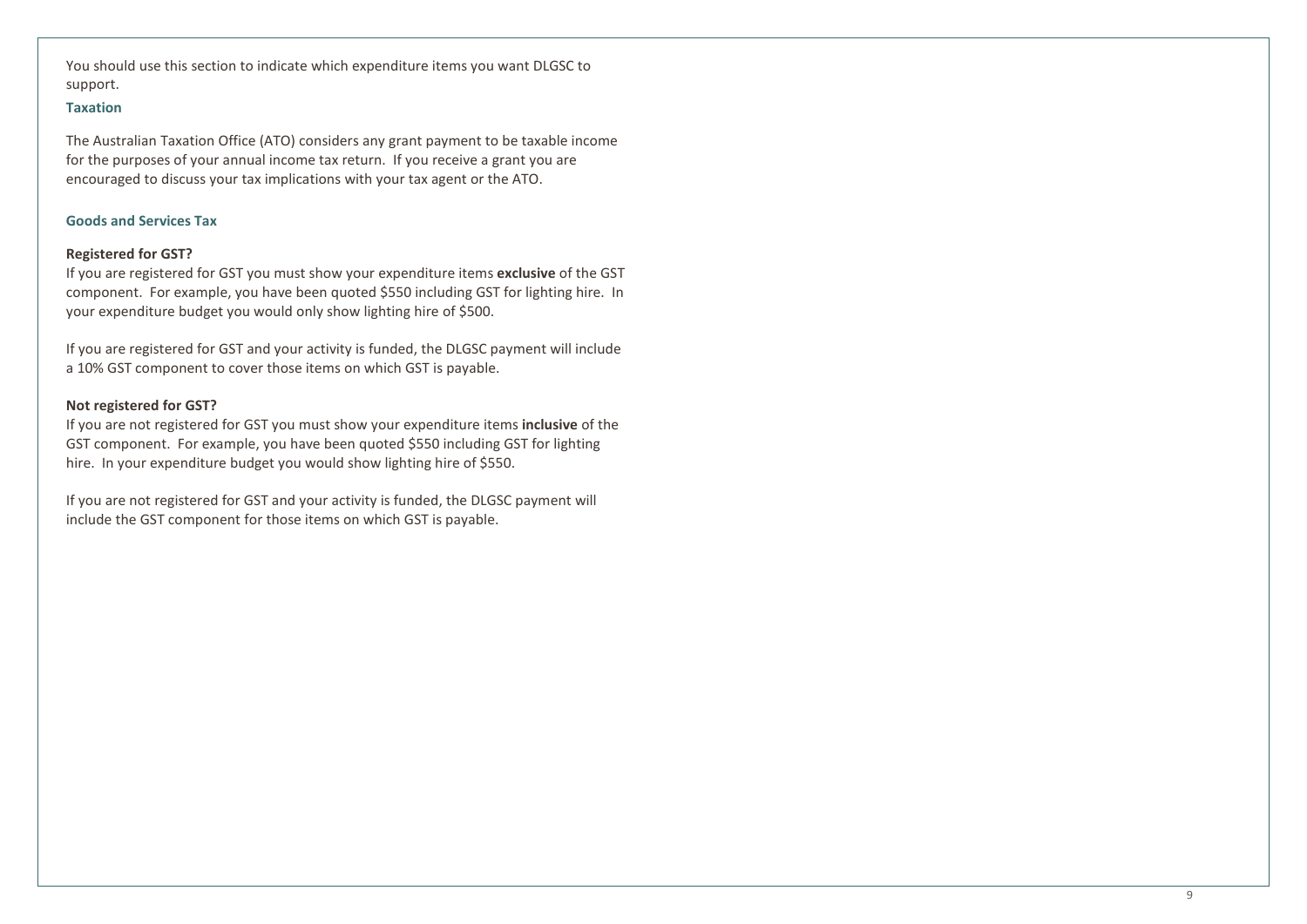#### <span id="page-9-0"></span>**Support material**

Support materials form a crucial part of your application and are essential for assessors to fully gauge the value of your activity. It is highly recommended you pay close attention to the support material you choose to ensure it offers the best support for your application and will demonstrate the four assessment criteria: Quality, Reach, Good Planning and Financial Responsibility. You should also consider the objectives for the program you are applying to.

There are five units of support material. You must choose **NO MORE THAN THREE** or your application will be ineligible. These units are outlined in the table below.

Within each unit there are Acceptable Formats and Limits. You **must** also strictly adhere to these formats and limits or your application will be ineligible.

The Supplier Creation Form (if required) does not count towards your support material limits, however, if required, it must be submitted with your support materials.

As an Online Grants portal user you can choose to upload your support materials with your online application OR you can post/courier your materials to us (eg. as printed matter, on CD or USB drive).

No matter which way you choose to submit your support material, if you are submitting audio and/or video files you **must** upload them to file streaming sites like Vimeo, YouTube or SoundCloud. **Do not use** Dropbox to deliver audio or video files.

You can find instructions on how to use these sites at the following links:

- YouTube [https://support.google.com/youtube/topic/16547?hl=en-](https://support.google.com/youtube/topic/16547?hl=en-GB&ref_topic=4355169)[GB&ref\\_topic=4355169](https://support.google.com/youtube/topic/16547?hl=en-GB&ref_topic=4355169)
- Vime[o https://vimeo.com/upload](https://vimeo.com/upload)
- Soundclou[d http://help.soundcloud.com/?b\\_id=10674&t=604718](http://help.soundcloud.com/?b_id=10674&t=604718)

More information about how to submit your materials can be found in th[e First Time](http://www.dca.wa.gov.au/Documents/Online_Grants/Applicant_Resources/First_Time_Applicant_Handbook.pdf)  Applicant [Handbook.](http://www.dca.wa.gov.au/Documents/Online_Grants/Applicant_Resources/First_Time_Applicant_Handbook.pdf)

| Unit (select up to 3)                                                                   | Examples of material in this unit                                                                                                                                                                                                                                                                  | Acceptable formats and limits                                                                                                                                                                                                                                                     |
|-----------------------------------------------------------------------------------------|----------------------------------------------------------------------------------------------------------------------------------------------------------------------------------------------------------------------------------------------------------------------------------------------------|-----------------------------------------------------------------------------------------------------------------------------------------------------------------------------------------------------------------------------------------------------------------------------------|
| Unit 1                                                                                  |                                                                                                                                                                                                                                                                                                    |                                                                                                                                                                                                                                                                                   |
| 6 minutes of audio<br>(combined total length of all<br>audio submitted for assessment)  | Examples of previous work or activities<br>Other audio (eg. interviews, confirmations, presentations) that<br>supports your activity                                                                                                                                                               | Web links only:<br>maximum 3 links<br>maximum 6 minutes total listening time (all files)<br>$\bullet$<br>Note: If your audio files are longer than 6 minutes in total, you<br>must specify the exact minute markers from which the assessor<br>should start and finish listening. |
| Unit $2$ :                                                                              |                                                                                                                                                                                                                                                                                                    |                                                                                                                                                                                                                                                                                   |
| 6 minutes of video<br>(combined total length of all<br>video submitted for assessment). | Examples of previous work or activities<br>Other video (eg. interviews, confirmations, presentations) that<br>supports your activity                                                                                                                                                               | Web links only:<br>maximum 3 links<br>maximum 6 minutes total viewing time (all files)<br>$\bullet$<br>Note: If your video files are longer than 6 minutes in total, you<br>must specify the exact minute markers from which the assessor<br>should start and finish viewing.     |
| Unit 3:                                                                                 |                                                                                                                                                                                                                                                                                                    |                                                                                                                                                                                                                                                                                   |
| 10 images (combined total<br>number of all images submitted<br>for assessment)          | Examples of previous work, activities, design collection<br>Note: Each image is counted as one image. Four images, whether<br>they are on one page or four will be counted as four images. One<br>screenshot of four images is counted as four images. A screenshot<br>of text is counted as text. | Online submission<br>Maximum 10 images in one of the following formats:<br>PREFERRED: One PDF document containing up to 10 images<br>(maximum file size 5 MB) OR<br>One link to a web page containing up to 10 images OR                                                          |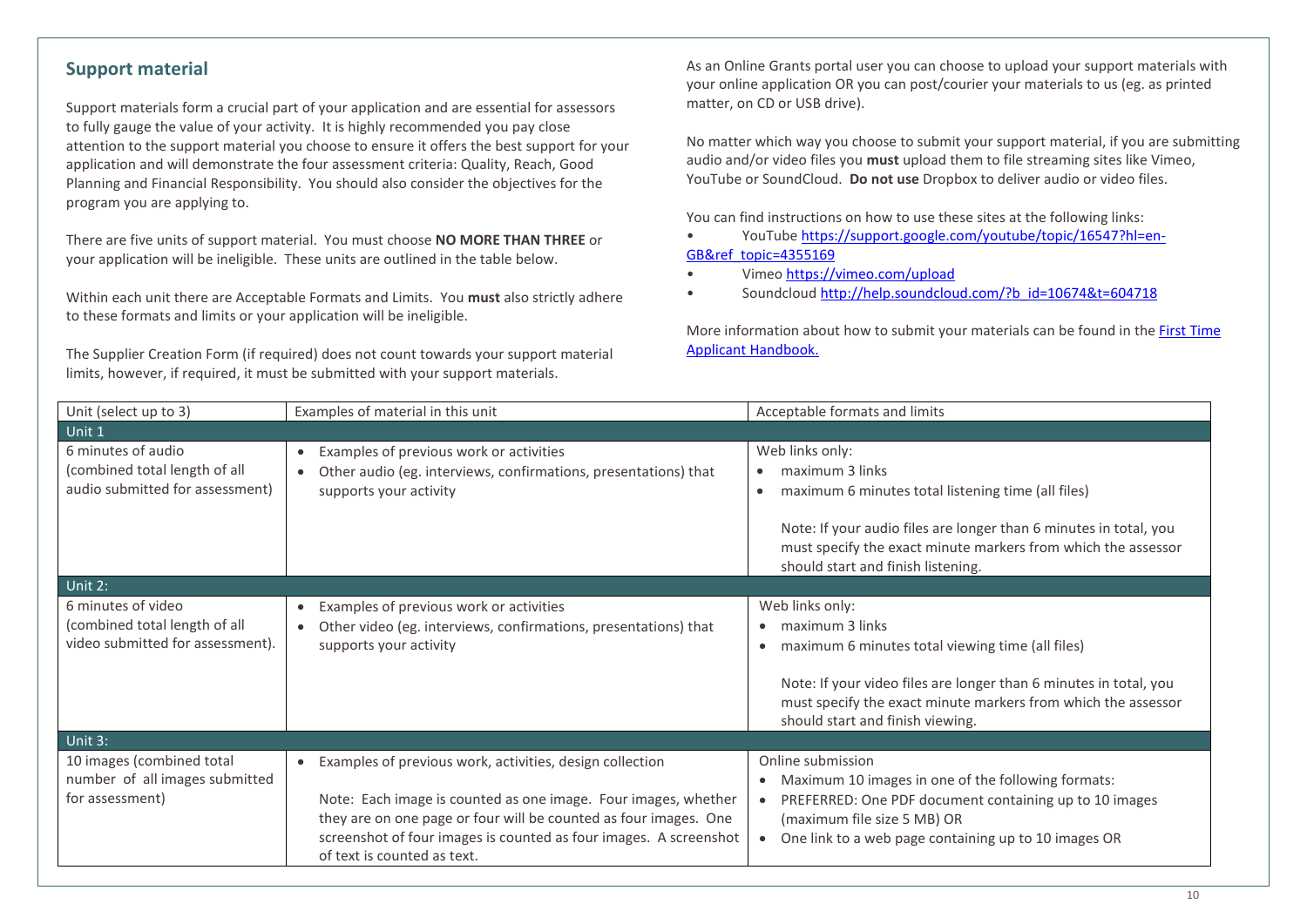| Unit 4:                                                                                                   |                                                                                                                                                                                                                                                                                                                                                                                                                                                                                                                                                                                                                                                                                                                                                                                                                                                                                                                                                                                                                                          | 10 jpeg image files (maximum file size 2 MB per image)<br>$\bullet$<br>Postal submission<br>Maximum 10 printed images OR<br>$\bullet$<br>• USB or CD containing up to 10 images.<br>Note: Each image is counted as one image. Four images, whether<br>they are on one page or four will be counted as four images. One<br>screenshot of four images is counted as four images. A screenshot<br>of text is counted as text.                                                                                                                                                                    |
|-----------------------------------------------------------------------------------------------------------|------------------------------------------------------------------------------------------------------------------------------------------------------------------------------------------------------------------------------------------------------------------------------------------------------------------------------------------------------------------------------------------------------------------------------------------------------------------------------------------------------------------------------------------------------------------------------------------------------------------------------------------------------------------------------------------------------------------------------------------------------------------------------------------------------------------------------------------------------------------------------------------------------------------------------------------------------------------------------------------------------------------------------------------|-----------------------------------------------------------------------------------------------------------------------------------------------------------------------------------------------------------------------------------------------------------------------------------------------------------------------------------------------------------------------------------------------------------------------------------------------------------------------------------------------------------------------------------------------------------------------------------------------|
| 10 pages of text (combined total<br>number of all text pages in<br>documents submitted for<br>assessment) | • Applicant CV (up to 2 pages total)<br>• Short biographies/ profiles for key creative or artistic personnel<br>(up to 5 per page)<br>• Business, brand, group or organisation profile<br>Letters of peer/industry support**<br>reviews, media reports or articles on your previous work<br>$\bullet$<br>Participant confirmation (up to 5 per page)**<br>$\bullet$<br>Evidence of confirmed events, activities or appointments**<br>$\bullet$<br>Confirmation of consultation and/or support from the target<br>community/participants such as Aboriginal communities or young<br>people<br>Evidence of significant Aboriginal involvement, participation and<br>$\bullet$<br>decision making.<br>• Marketing and/ or promotional plan<br>• Synopsis of proposed text/script (up to 1 page total)<br>• Curatorial Statement (1 page)<br>• Director's notes (1 page)<br>• Invitations to present, perform, exhibit or showcase**<br>• Quotes for major expenditure items/confirmation of fees (up to 5<br>quotes per page recommended)** | Online submission<br>Maximum 10 A4 pages of text in PDF or Word ONLY (maximum file<br>size 5 MB per document)<br>Postal submission<br>Maximum 10 printed A4 pages OR<br>$\bullet$<br>USB or CD containing up to 10 A4 pages.<br>$\bullet$<br>Note: Multiple A4 pages reduced to fit on one A4 page will be<br>counted as the multiple not one A4 page. Unless specified,<br>multiple items per page are not permitted.<br>** can include emails converted to PDF or printed. For quotes, you<br>can take a screen shot or snip of the essential information and<br>paste up to 5 per A4 page. |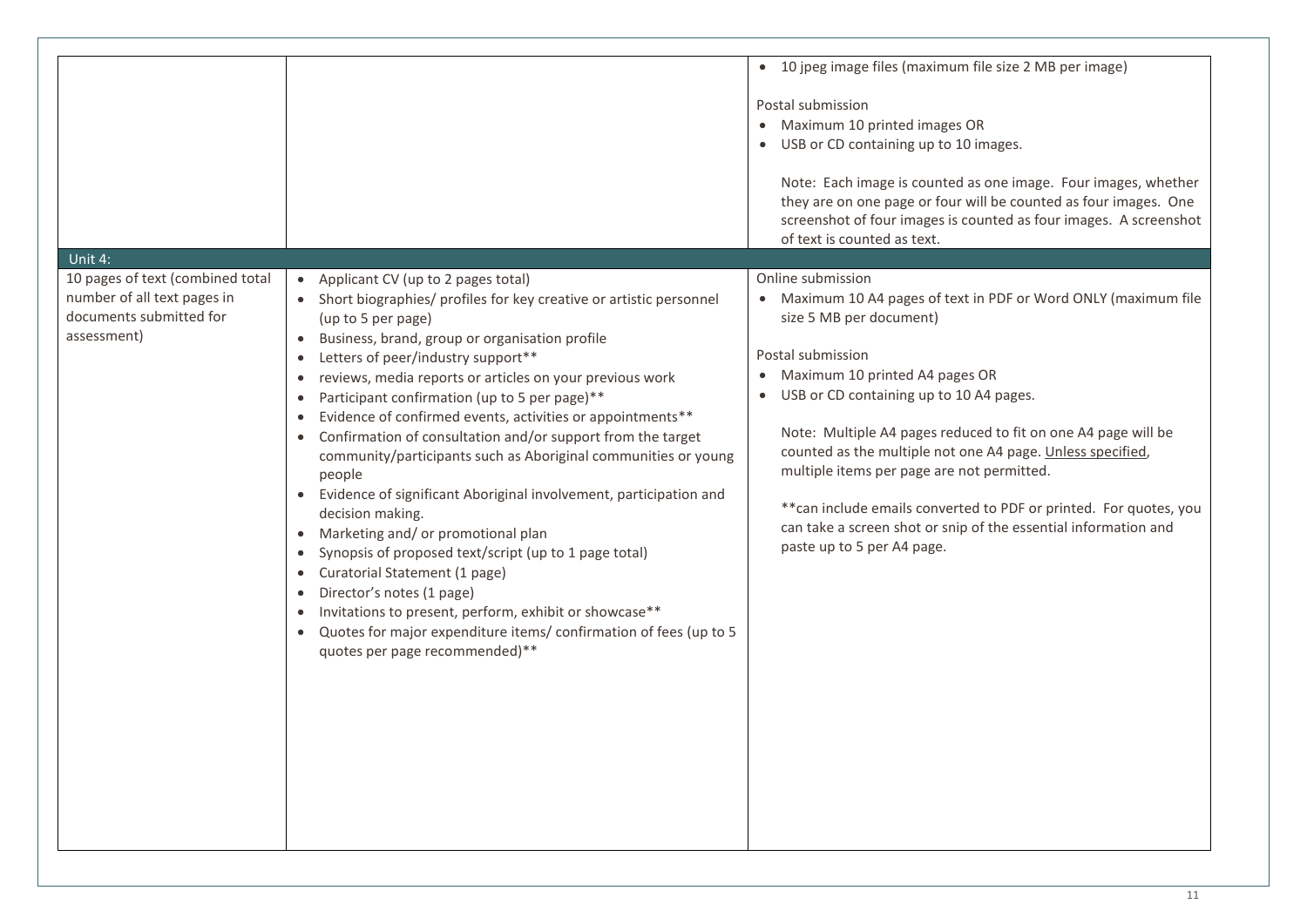| Unit 5:                                                                                                         |                                                                                                                                                                                                                                   |                                                                                                                                                                                                                                                                                                      |
|-----------------------------------------------------------------------------------------------------------------|-----------------------------------------------------------------------------------------------------------------------------------------------------------------------------------------------------------------------------------|------------------------------------------------------------------------------------------------------------------------------------------------------------------------------------------------------------------------------------------------------------------------------------------------------|
| 1 activity- specific document OR<br>web page. The items listed are<br>the only items accepted for this<br>Unit. | <b>Document</b><br>One of the following, if specific to your activity:<br>literary manuscript<br>play script<br>$\bullet$<br>publishing samples<br>marketing plan<br>$\bullet$<br>product catalogue<br>activity plan<br>$\bullet$ | Online submission<br>One Word or PDF document only, containing a maximum of 10 A4<br>$\bullet$<br>pages (maximum file size 5 MB)<br>Postal submission<br>One printed document only, containing a maximum of 10 A4<br>$\bullet$<br>pages<br>USB or CD containing a maximum of 10 A4 pages             |
|                                                                                                                 | <b>OR</b>                                                                                                                                                                                                                         | <b>OR</b>                                                                                                                                                                                                                                                                                            |
|                                                                                                                 | Webpage<br>product catalogue<br>$\bullet$                                                                                                                                                                                         | One link to a single web page containing the relevant information.<br>$\bullet$<br>Assessors will not click through to any other page. Please ensure<br>all relevant information is easily accessible on the link. Product<br>catalogue images will not count towards your Unit 3 - Images<br>total. |
|                                                                                                                 |                                                                                                                                                                                                                                   | Note: If a web page link contains audio and/or video links, they will<br>count towards your limit of 6 minutes and 3 files. For this reason, we<br>do not recommend including a link to a Facebook page. Should you<br>have any doubts please contact a Grants Officer.                              |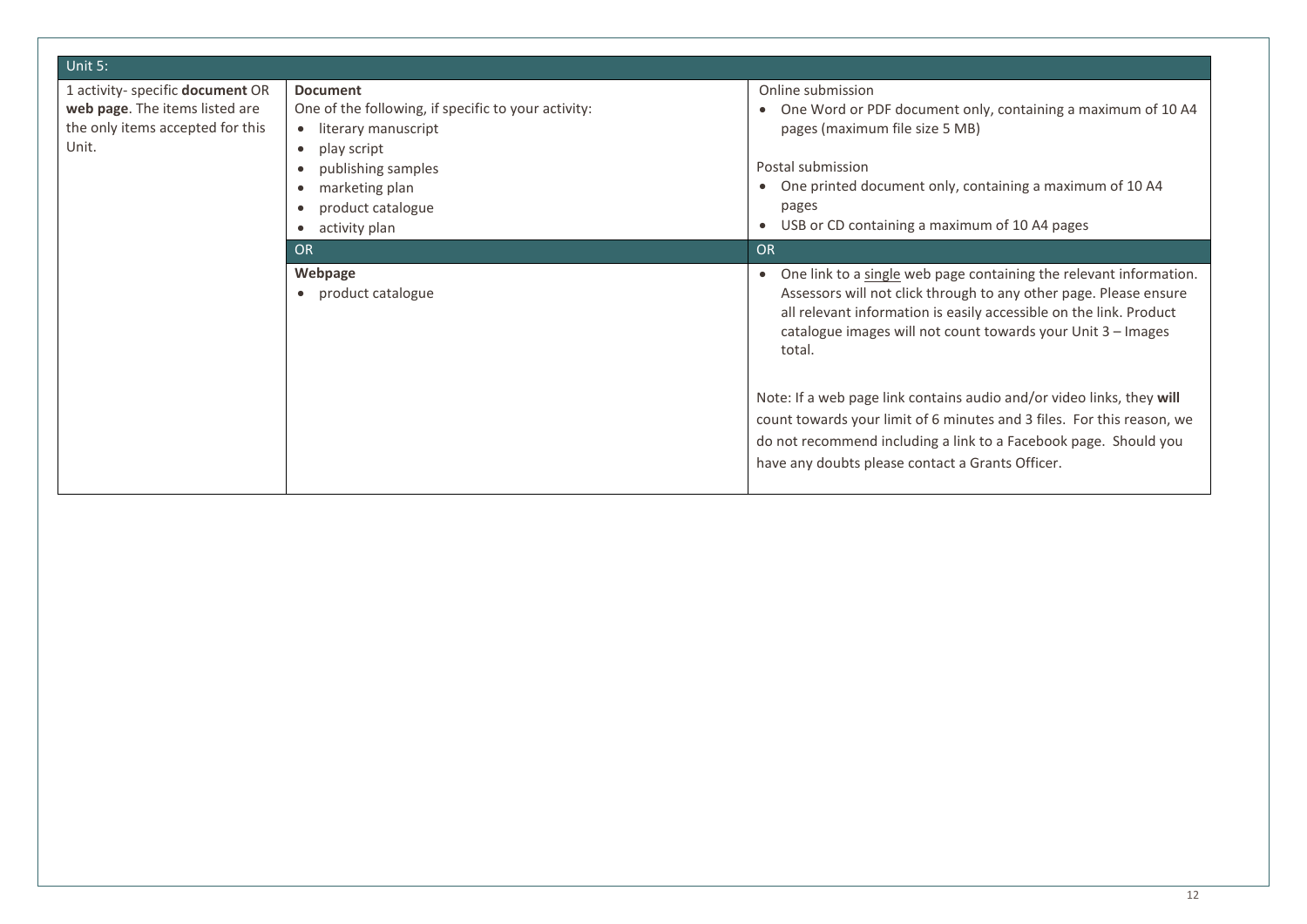## <span id="page-12-0"></span>Applicant Acquittal Report Images: documenting your activity

As a successful recipient of a Culture and the Arts grant you will be required to acquit the grant at the completion of your activity. Images of your activity provide a simple and straightforward means of showing your activity was delivered as described in your original application.

When you submit an acquittal (Applicant Report) with images, the best images may be used on our website and in promotional materials. This is a valuable opportunity for publicity. If you would like your images to be considered they must be high quality, have information so we can appropriately credit them and an image permission form for us to use them.

**To ensure you capture the best possible images for documentation and promotion make sure you:** 

- Use a good camera. Phone cameras may be convenient but the quality and resolution of phone camera images may not be suitable for publication.
- Set your camera for at least 300 dpi and set it to save the image at between 1MB and 5MB.
- Include photos taken during the development stages of your activity as well as the final activity.
- If you give us images taken by someone else, ensure you clarify copyright ownership and seek agreement or permissions for you to share those images with us.
- If children are pictured, seek the consent of a parent or guardian at the time of taking the photograph and include that consent in your acquittal. We cannot publish images featuring children if consent cannot be verified.
- Take notes to help you remember who or what was in the photograph, where it was taken and when. You will need to provide this information in your image submission form.

Typical image credits may include the following information:

<span id="page-12-1"></span>

| Performance                               | <name (l-r)="" artists="" of="" performers="" pictured="">, in <title of="" performance=""><br/>by <artist company="" name="" producer=""> at <venue event="" festival="">,<br/><place city="" town="">; <year>. Photo by <photographer name=""></photographer></year></place></venue></artist></title></name>                                                  |
|-------------------------------------------|-----------------------------------------------------------------------------------------------------------------------------------------------------------------------------------------------------------------------------------------------------------------------------------------------------------------------------------------------------------------|
| <b>Artwork</b>                            | <name artwork="" of="">, by <artist name="">, at <exhibition and="" event="" or="">;<br/><place city="" town=""></place>; &lt; year&gt;. Photo by <photographer name=""></photographer></exhibition></artist></name>                                                                                                                                            |
| <b>Audience or</b><br><b>Participants</b> | <name if="" know="" of="" or="" people="" pictured="" significant="">, at<br/><exhibition event="" festival="">; &lt; place/town/city&gt;, <year>. Photo by<br/><photographer name=""></photographer></year></exhibition></name>                                                                                                                                |
| <b>Activity</b><br>development<br>stage   | <description of="" persons="" pictured="" subject="">, <description activity<br="" of="">being undertaken&gt;; <name etc="" event="" of="" performance="" project=""> by<br/><artist if="" name="" relevant="">; <place city="" town="">; <year>. Photo by<br/><photographer name=""></photographer></year></place></artist></name></description></description> |